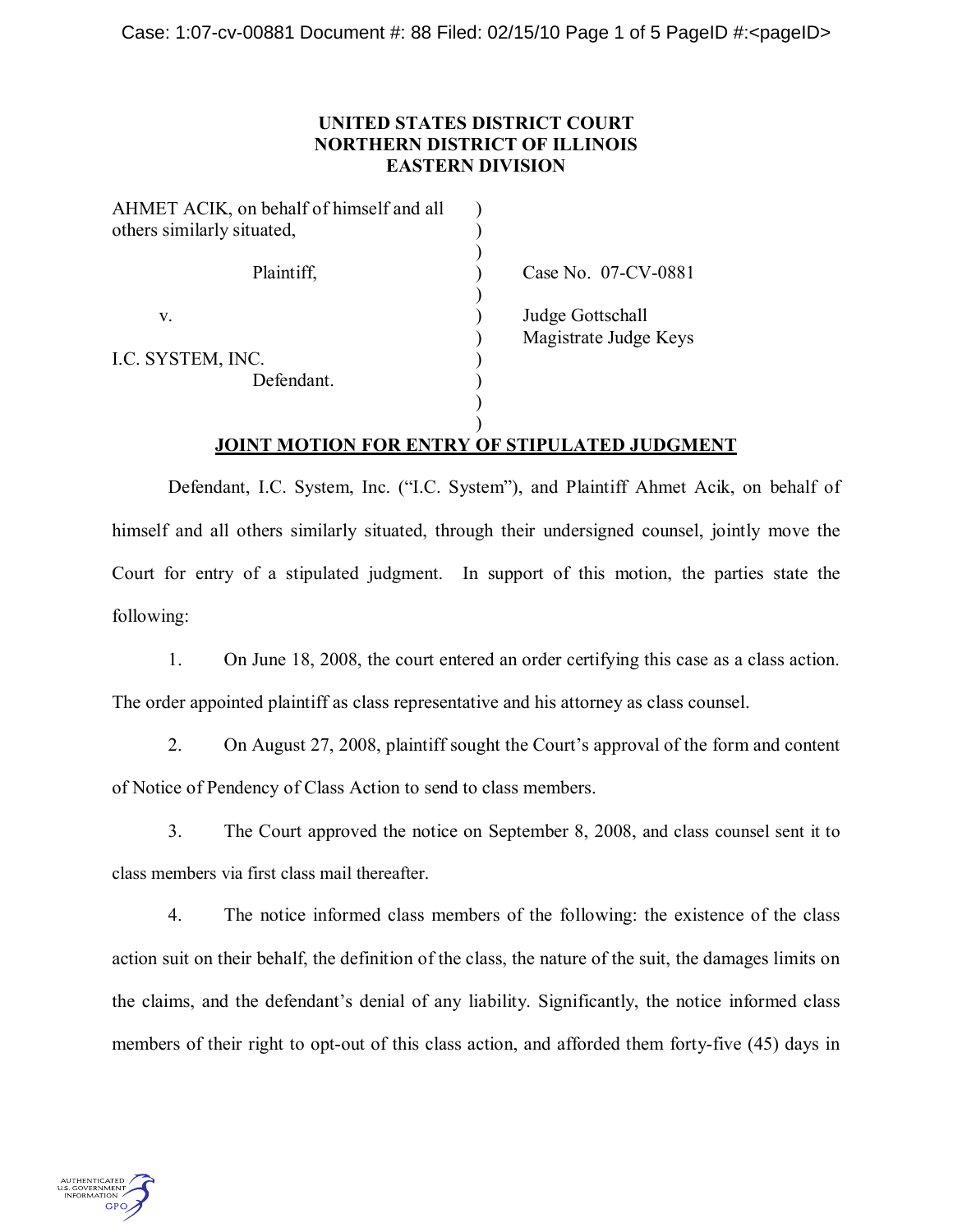### Case: 1:07-cv-00881 Document #: 88 Filed: 02/15/10 Page 2 of 5 PageID #:<pageID>

which to do so. Finally, the notice informed class members who class counsel were and how to reach them with any questions.

5. Zero (0) class members elected to opt-out by sending such notice to class counsel. Also, subsequent to the sending of the notice, class counsel received several phone calls in response to the notice. All of these simply sought clarification or further information about the notice and the pending class action. In addition to answering any specific questions that the caller had, and providing a general explanation of class members' rights for both remaining in and opting out of a class, the class members who called in were informed that if they did not opt-out they would be informed of their right to receive their portion of a favorable settlement or judgment if and when this was procured on their behalf.

6. On October 6, 2008, both parties filed motions for summary judgment.

7. On August 7, 2009, the Court granted summary judgment in favor of plaintiff and the class on the issue of liability. The only issues that remained were a trial on the amount of damages, and the possibility of an appeal.

8. Thereafter, being fully informed of the facts pertaining to damages and the amounts potentially recoverable in this action, class representatives, class counsel, and defendant stipulated to damages as follows: (1) in favor of the plaintiff/class representative in the total amount of \$3,000; (2) in favor of the class in the amount of \$7,875.00 in actual damages and  $$46,611.76$  in statutory damages; and (3)  $$75,000$  inclusive of all costs, attorneys' fees and other expenses incurred through December 8, 2009. See Declaration of Craig M. Shapiro Regarding Attorney Fees, filed separately. A copy of this proposed judgment is attached as Exhibit 1 hereto.

9. The stipulated judgment is not, however, a compromise of the class' claims. The Court has already granted summary judgment in favor of the plaintiff and the class with respect to liability, subject to the defendant's right to appeal. Further, this stipulated judgment is not a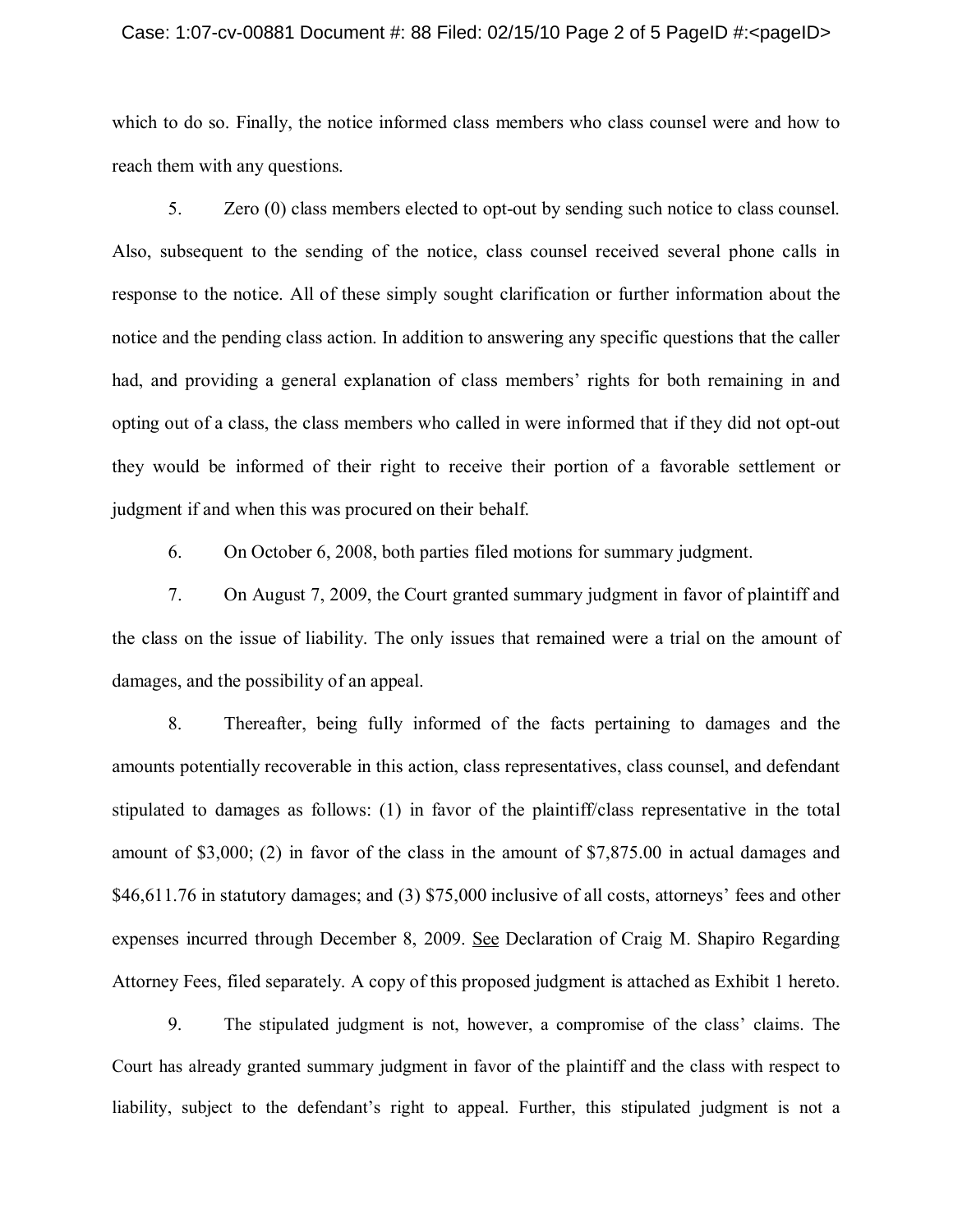#### Case: 1:07-cv-00881 Document  $\#$ : 88 Filed: 02/15/10 Page 3 of 5 PageID  $\#$ : < pageID >

settlement on behalf of the class. There is no binding settlement agreement between the parties, on behalf of themselves and the class, that will govern the administration of these funds to the class members, as would be the case if this lawsuit were indeed settling on a class-wide basis.

10. Rather, defendant has made it clear that it intends to pursue an appeal of the Court's decision and order on summary judgment. As such, and based on their considered judgment of the relevant facts and law involved in a trial on damages, as well as the further expense associated with such a trial, class counsel have concluded that this stipulated judgment as to the amount of damages is in the best interests of the class.

11. Nevertheless, the parties agree that, pursuant to Fed. R. Civ. P. 23(e)(4), and given the history and present circumstances of this case, it is within the this Court's discretion whether to enter this stipulated judgment on damages without requiring that a second notice be sent to the class members. Rule 23(e)(4) states:

> If the class action was previously certified under Rule 23(b)(3), the court may refuse to approve a settlement unless it affords a new opportunity to request exclusion to individual class members who had an earlier opportunity to request exclusion but did not do so.

Fed. R. Civ. P. 23(e)(4) (emphasis added).

12. The word "settlement" here is short-hand for "settlement, voluntary dismissal, or compromise. $\degree$  This introductory clause for Rule 23(e) makes it clear that the subsequent procedures, including subpart (4) cited above, apply to all three of these circumstances. This stipulated judgment is not a settlement *per se*, however. If it were a true settlement, defendant would not have and be exercising its appeal rights. Rather, plaintiff and the class would actually be receiving this consideration in exchange for a dismissal and release of their claims against the defendant. This would certainly require notice to the class at that juncture. This stipulated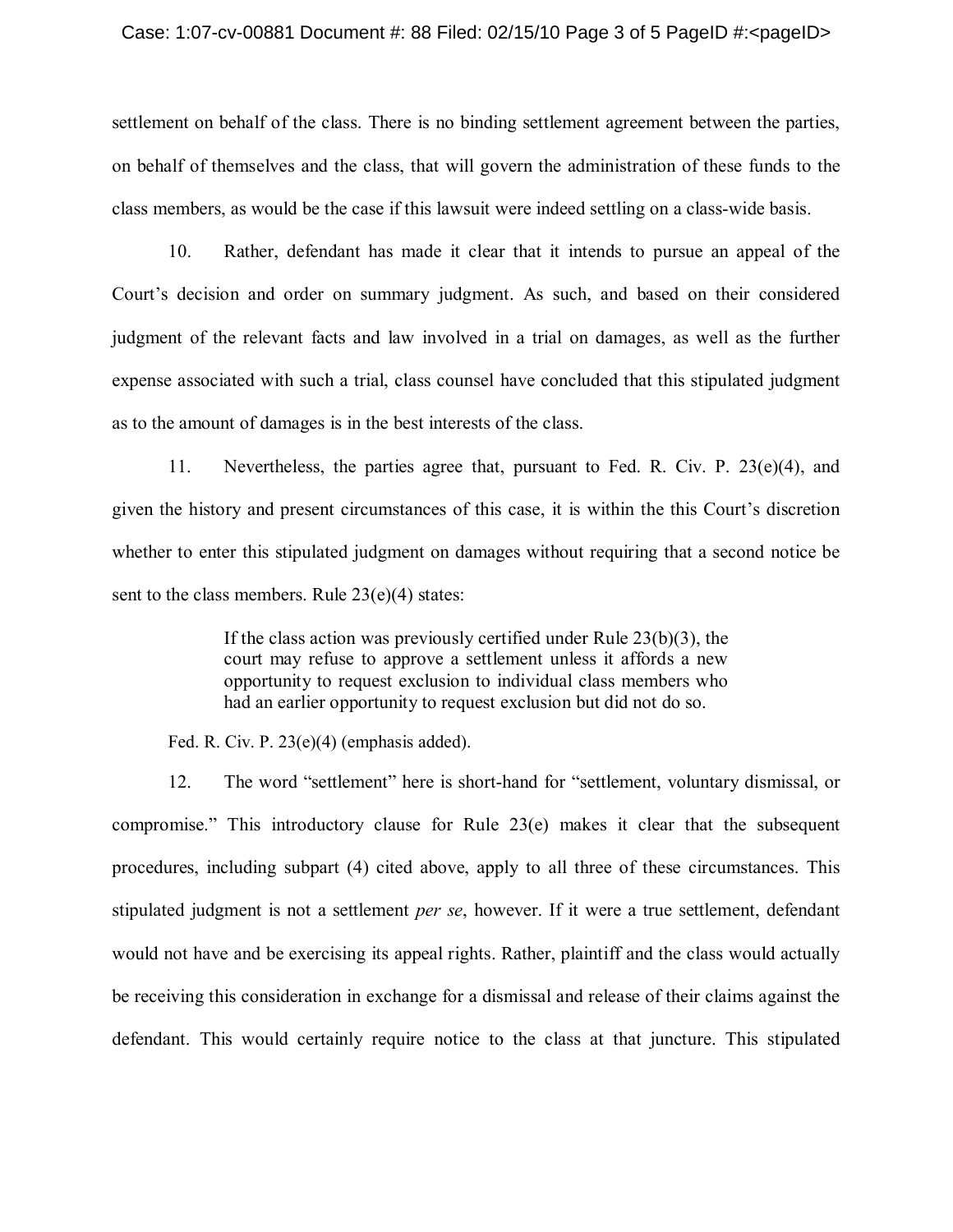### Case: 1:07-cv-00881 Document #: 88 Filed: 02/15/10 Page 4 of 5 PageID #:<pageID>

judgment, however, does appear to be a "settlement" in the Rule  $23(e)(4)$  sense, as it does involve a compromise of sorts.

13. Thus, the parties agree that they need the Court's approval to have it entered without further notice to the class. Based on this understanding, and Rule  $23(e)(4)$ 's clearly discretionary language concerning such notice, class and defense counsel both expended considerable time searching for case law governing the circumstances that exist in the present case. Neither counsel could find anything. However, this is a Rule 23(b)(3) class. Accordingly, as described above, the class members have already received adequate individual notice under Rule  $23(c)(2)(B)$ . The notice already provided to class members satisfies the requirements of both due process and Rule 23. Class members were fairly and adequately afforded their opportunity to opt-out, and those that did not should be bound by the final outcome obtained, whether favorable or not.

14. As the case has not settled, and a favorable, non-appealable outcome has not otherwise been finally procured for the class, a second notice is not required at this time, and would involve further unnecessary delay and expense. Of course, should the defendant fail to pursue its appeal, or should the granting of summary judgment on the class' behalf be affirmed in part or in its entirety, and this stipulated judgment become final, then notice to the class members of their right to share in this judgment and the process for so doing would be required. If such notice is sent, Defendant agrees to bear all costs of such notice.

15. The parties have submitted as Exhibit 1 a stipulated judgment reflecting their considered views on the fair and reasonable amount of damages that would obviate the need for the added time and expense of a trial on this matter, and expedite going forward with defendant's